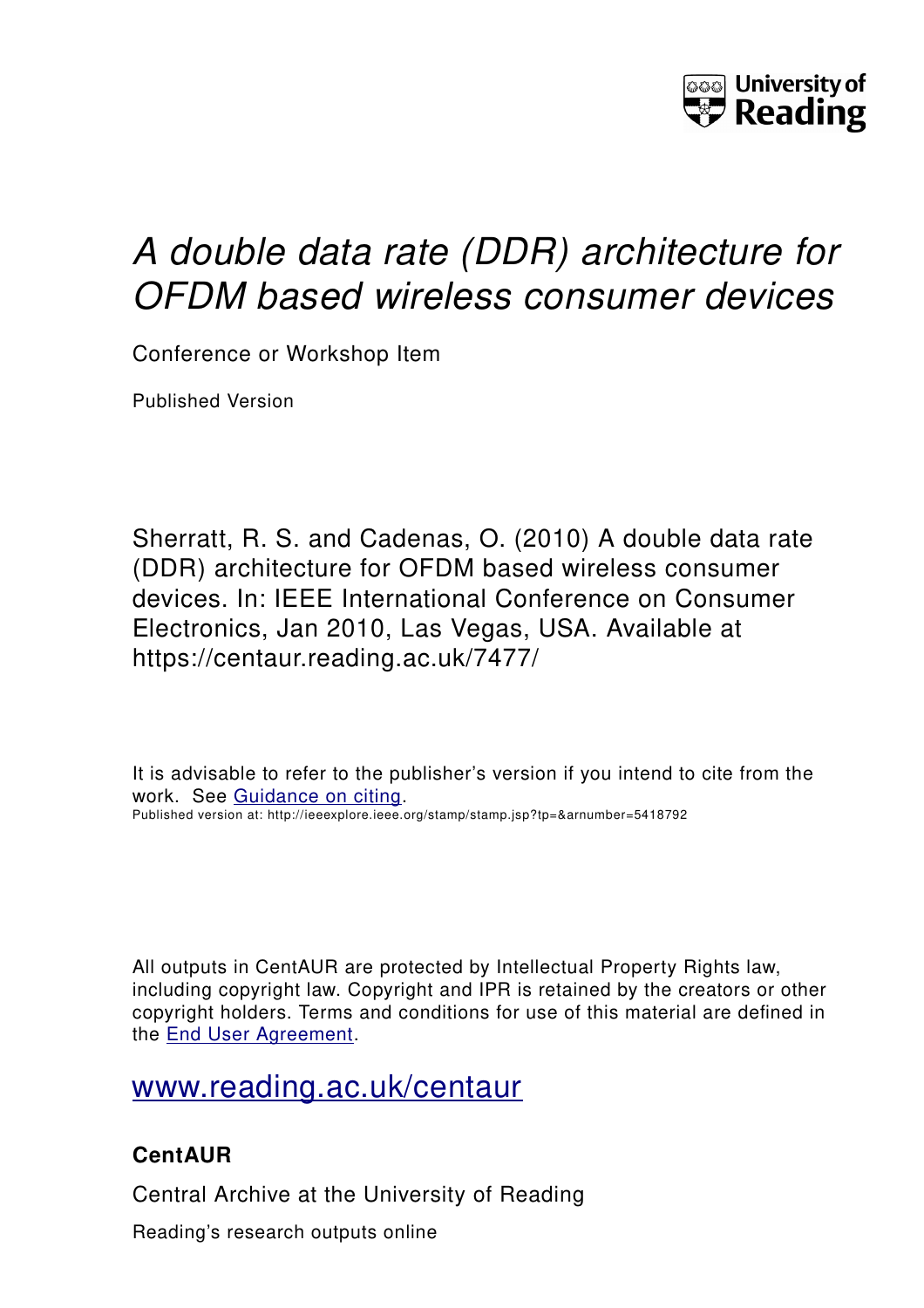## A Double Data Rate (DDR) Architecture for OFDM Based Wireless Consumer Devices

R. S. SHERRATT, *Senior Member, IEEE* and O. CADENAS

*Abstract***—The creation of OFDM based Wireless Personal Area Networks (WPANs) has allowed high bit-rate wireless communication devices suitable for streaming High Definition video between consumer products as demonstrated in Wireless-USB. However, these devices need high clock rates, particularly for the OFDM sections resulting in high silicon cost and high electrical power. Acknowledging that electrical power in wireless consumer devices is more critical than the number of implemented logic gates, this paper presents a Double Data Rate (DDR) architecture to reduce the OFDM input and output clock rate by a factor of 2. The architecture has been implemented and tested for Wireless-USB (ECMA-368) resulting in a maximum clock of 264MHz instead of 528MHz existing anywhere on the die.** 

#### I. INTRODUCTION

Recently Ultra-Wideband (UWB) systems were proposed to standardize high bandwidth wireless communication systems, particularly for Wireless Personal Area Networks (WPAN). The fundamental issue of UWB is that the transmitted signal can be spread over an extremely large bandwidth with a very low Power Spectral Density (PSD). In 2002, the Federal Communications Commission (FCC) agreed to allocate 7500 MHz spectrum in the 3.1-10.6 GHz band for unlicensed use for UWB devices [1] and limited the UWB Effective Isotropic Radiated Power (EIRP) to -41.3dBm/MHz [2].

In 2005 the WiMedia Alliance [3] working with the European Computer Manufacturers Association (ECMA) announced the establishment of the WiMedia MB-OFDM (Multiband Orthogonal Frequency Division Multiplexing) UWB radio platform as their global UWB standard, ECMA-368. ECMA-368 was also chosen as physical layer (PHY) of high data rate wireless specifications for high-speed Wireless USB (W-USB) [4], Bluetooth 3.0 [5] and Wireless High-Definition Media Interface (HDMI) [6]. Recently ECMA-368 has published a second updated version [7].

At the heart of ECMA-368 lies a 128-pt FFT with a 242.42ns FFT period resulting in each FFT bin being clocked at 528MHz. Each OFDM is separated with a Zero Padded Suffix (ZPS) of 70.08ns (37 zeros). Although 528MHz is within the realm of today's System on Chip (SoC) capability, the high clock rate can cause interference, layout issues and large electrical power issues. Prototyping at 528MHz is still difficult with today's technology and even the latest Field Programmable Gate Arrays (FPGAs) tend to have a

maximum of 500MHz even for local clocks.

This paper presents a Double Data Rate (DDR) architecture for Wireless OFDM consumer devices by parallelizing the transmit and/or the receive paths into two processing paths, each clocking at half the output rate of 264MHz. The transmit paths are buffered, merged together and output with odd and even values on each clock edge as supported by modern Analogue to Digital Converters (ADCs). The receive path DDR is split into two after the reception of the DDR data from the Digital to Analogue Converters (DACs) and are merged just after equalization.

#### II. DDR ARCHITECTURE

#### *A. Transmit path*

Figure 1 presents the architecture of the transmit path. The Interleaver operates on a block of bits to be interleaved, and outputs the interleaved result. However, where the Interleaver output would normally be applied to the Mapper (QPSK, 16- QAM, DCM, etc), in this case the Interleaver output is split into blocks of lengths suitable for each OFDM. The first block is passed to the upper path and the upper Mapper, while the next block is passed to the lower path. However, the clock rates for each path is half that of the conventional one path architecture because the same throughput occurs. Each Mapper drives its following IFFT to create each successive OFDM at half the output rate, in an even and odd fashion. Each IFFT output is sent to a Buffer consisting of 2 parallel blocks of internal memory. The IFFT output is sent to both blocks of memory to linear increasing addresses (0, 1, 2,..). When the Buffer is full, the values from even addresses  $(0, 2, 1)$ 4,…) from one of the blocks of memory is read while at the same time the values from only the odd addresses  $(1, 3, 5,...)$ from the other block of memory is read creating both odd and even outputs on the same clock, while emptying the Buffer at twice the arrival rate. As both the blocks of memory evacuate at twice the arrival rate then the output from the blocks of memory occur at guaranteed different times from each other, hence a simple multiplexing operation occurs (simple synchronization can be applied to read the Buffer at specific times if needed.) The odd and even multiplexed transmit complex symbols are then applied to Double Date Rate Registers such that the even symbol is output on one edge of the clock and the odd symbol on the other edge, creating two output symbols per clock cycle at half the natural OFDM rate. Although it is logical to incorporate a DAC onto the System on Chip (SoC), our system outputs Low Voltage Differential

The authors with to kindly acknowledge financial support from CASCADE and HEIF.